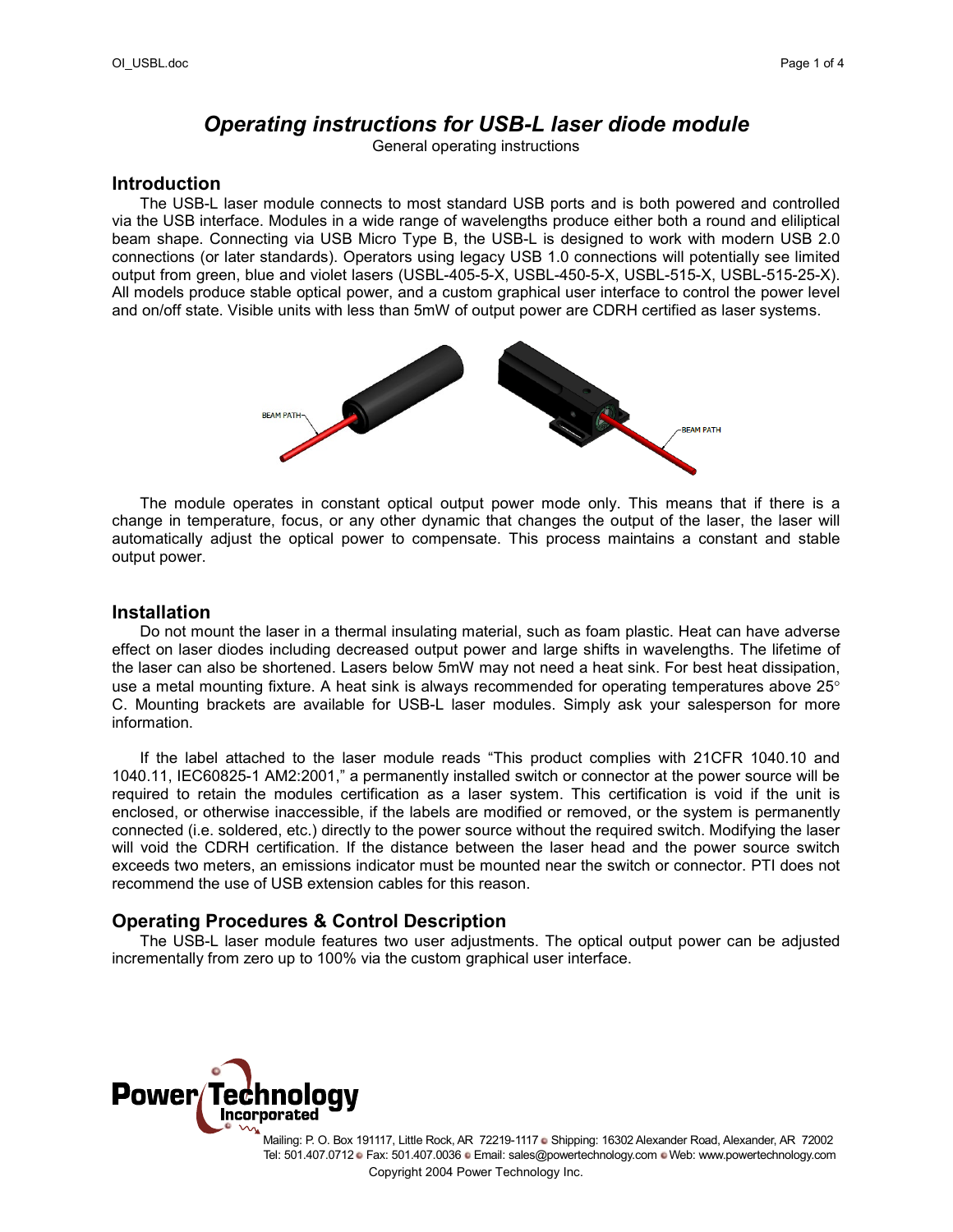

USB-L Graphical User Interface

On the main screen, the ON/OFF button turns the laser on or off. The Power Up and Power Down buttons increase or decrease the amount of light produced by the module. The user cannot damage the laser with these controls. The Configuration button allows users to configure the USBL's settings. Once the Configuration button is pressed, the configuration screen appears and displays options for Power Up, Power Up/Down Repeat Rate, and Power Step Control. Power Up options include Last Setting, On, and Off; which allow the user to determine if the laser will power up to the same level that it was last configured, or to full power and no power. Power Up/Down Repeat rate options include Slow, Medium, and Fast choices, which allow users to determine the response rate of repeated clicks. Power Step Control options include Fine (x1), Medium (x10), and Coarse (x100), which allow the user to determine the amount of power that will be queued for each step. The Exit button returns the user to the main screen.



Configuration Screen

Additionally, the laser can be manually collimated or focused to a spot at various distances using the spanner wrench included with the unit. Care should be taken when focusing or cleaning the optics to prevent damage.

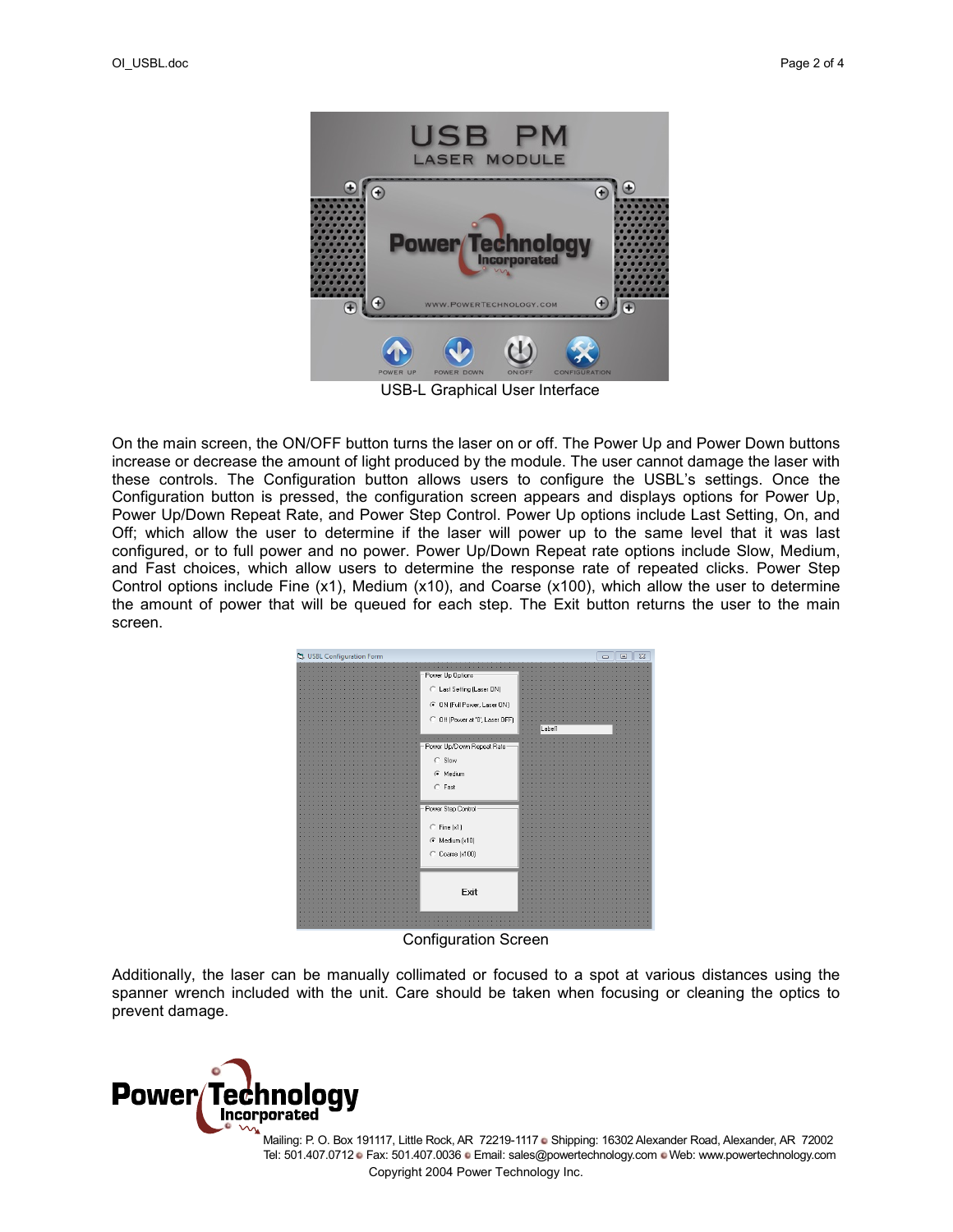Reflections onto the internal photodiode from the lens are a vital part of the feedback loop. This photodiode is very sensitive to these reflections. Any adjustment of the lens outside the normal focusing range (beam divergence to beam convergence) will change the amount of reflections, thereby changing feedback characteristics. Therefore, adjusting the focus with the module at full power will destroy the laser diode. Also, reducing the amount of reflections (i.e., removing the lens) may result in destruction of the laser diode due to excessive drive current. Avoid placing reflective surfaces in the path of the laser beam, as they may cause the laser to fail.

#### **Maintenance & Service**

This laser module contains no user serviceable parts. Depending on environmental conditions, the optics may require occasional cleaning. Use of clean, compressed air is recommended to blow the optics clean. If compressed air fails, clean lens carefully with PGA alcohol or high purity acetone and a lint free rag or cotton swab.

## **Warranty and Repair Return Policy**

For systems that incorporate a centering option, adjustment of the centering setscrews will void the diode warranty and possibly the warranty on the entire laser system since damage to the diode is easily achievable.

No return of merchandise will be accepted by PTI without an RMA (Return Material Authorization) number, issued by the factory and prominently displayed on the return package.

No return shipments will be accepted "Collect" or "COD". On warranty returns, PTI will pay for shipping charges on return of merchandise to the customer.

When contacting the factory for an RMA number, please have the following information available: model number, serial number, and a description of the problem.

## **Laser Safety**

**Caution**: Use of controls or adjustments or performance of procedures other than those specified herein may result in hazardous radiation exposure.

**Caution**: The use of optical instruments with this product will increase eye hazard.

Do not shine laser in the direction of other people or at reflective surfaces that might cause exposure to the human eye. Do not mount the laser at eye level.

Modifications that affect any aspect of the product's performance or intended functions will require recertification and re-identification of the product in accordance with the provisions of 21CFR 1040.10 and 1040.11. A copy of 21CFR 1040.10 and 1040.11 can be downloaded from [www.powertechnology.com.](http://www.powertechnology.com/)

The product labels shown below can typically be found near the output optics.